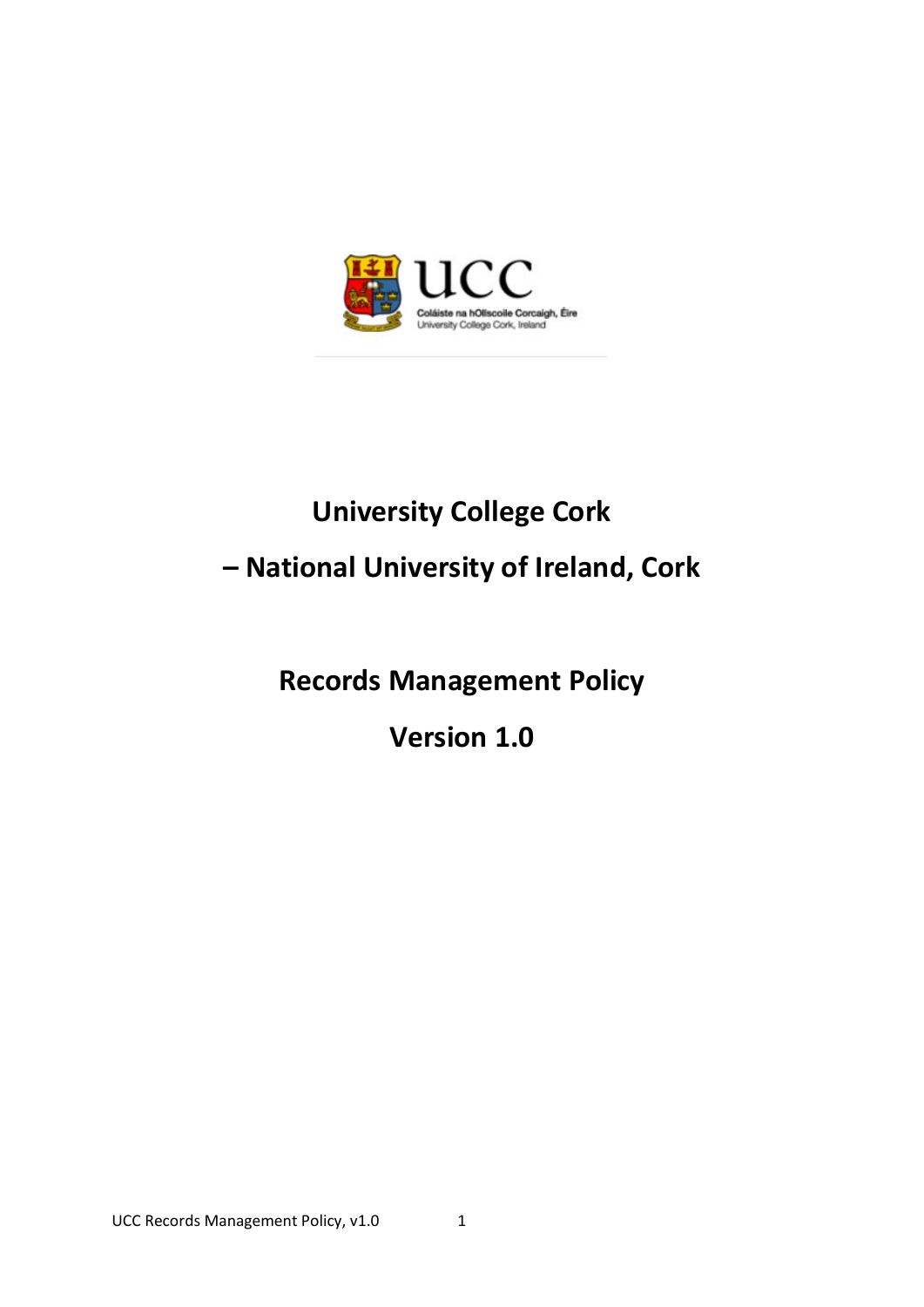# Table of Contents

| $\mathbf{1}$                                                                        |     |  |  |  |  |  |
|-------------------------------------------------------------------------------------|-----|--|--|--|--|--|
| $\overline{2}$                                                                      |     |  |  |  |  |  |
| 3                                                                                   |     |  |  |  |  |  |
|                                                                                     | 3.1 |  |  |  |  |  |
|                                                                                     | 3.2 |  |  |  |  |  |
|                                                                                     | 3.3 |  |  |  |  |  |
| Digital Records Systems: Archival Preservation, Records Management, and Data<br>3.4 |     |  |  |  |  |  |
|                                                                                     | 3.5 |  |  |  |  |  |
|                                                                                     | 3.6 |  |  |  |  |  |
| 4                                                                                   |     |  |  |  |  |  |
| 5                                                                                   |     |  |  |  |  |  |
| 6                                                                                   |     |  |  |  |  |  |
| 7                                                                                   |     |  |  |  |  |  |
| 8                                                                                   |     |  |  |  |  |  |
| 9                                                                                   |     |  |  |  |  |  |
| 10                                                                                  |     |  |  |  |  |  |
| 11                                                                                  |     |  |  |  |  |  |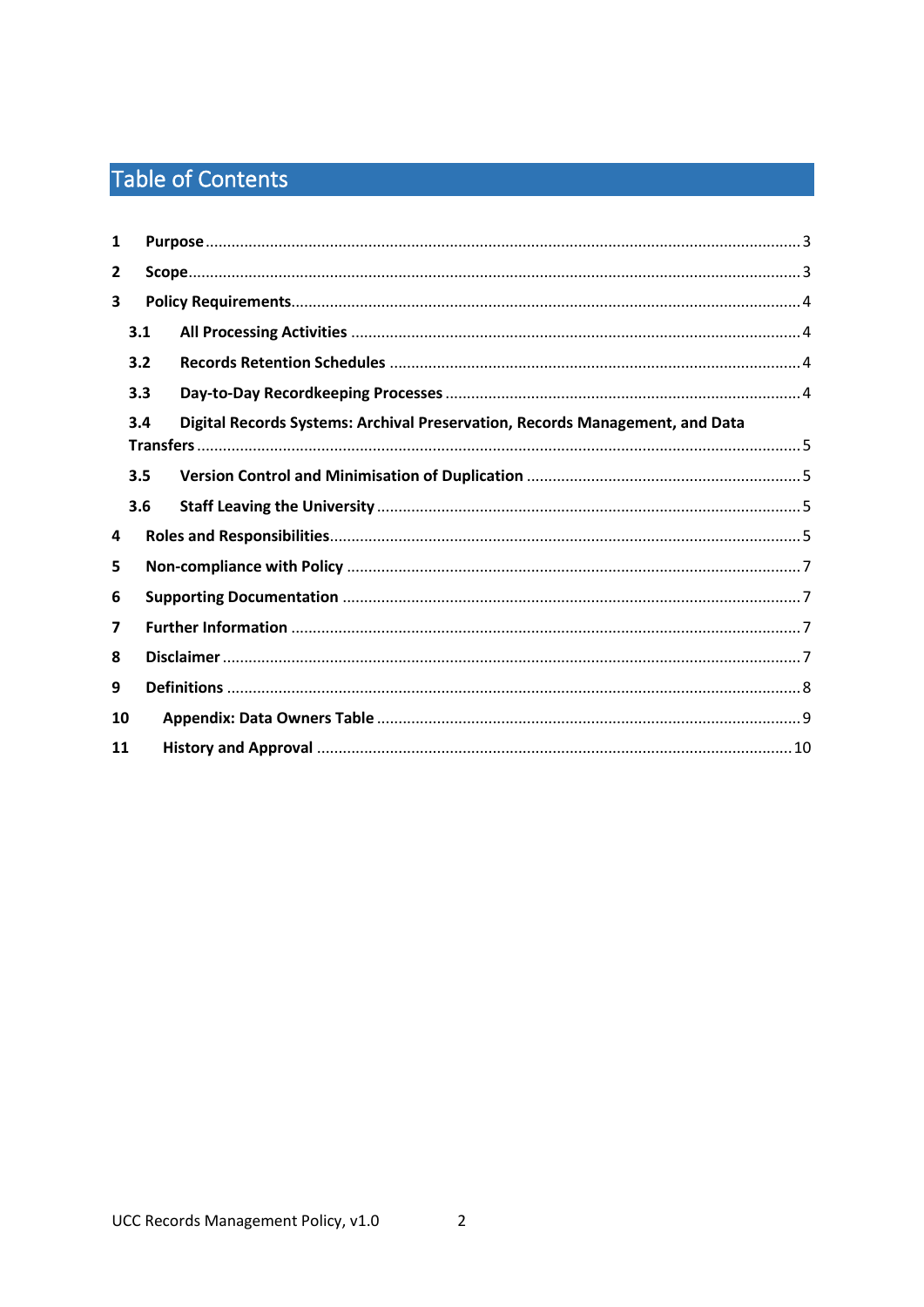## <span id="page-2-0"></span>1 Purpose

University College Cork ('the University') is committed to the proper and effective management of the records and data it creates, receives, captures, maintains, or otherwise processes, in all formats, in the course of its operations, academic and administrative, in a manner which:

- is transparent, consistent, and accountable;
- meets legal, regulatory, and audit requirements;
- supports the efficient conduct of its business;
- protects the security and integrity of Records and Data, including Personal Data;
- ensures the preservation of Archives documenting its history and development.

The University recognises that records management is a collaborative process, which calls for the support and active participation of management and staff at all stages, including design, implementation, compliance, and review. Engagement is essential to achieving the purposes of this Policy.

It is acknowledged that the greater part of the University's records is now held in digital formats, including records comprised of data within digital systems. The University commits itself to ensuring its record systems, for both digital and hard copy records, support records management processes and the purposes of this Policy.

Particular recognition is given to the University's obligations as a data controller and processor towards data subjects under the University's Data Protection Policy and Data Protection legislation, and to the special and limited derogations given under that legislation for processing data for research and statistical purposes, and for archival purposes in the public interest.

Records management processes will respect the University's principles of academic freedom.

In seeking to manage its records and to preserve its digital archives and associated metadata appropriately, the University will have regard to ISO 15489, the International Standard for Records Management, and to the principles of ISO 14721, the reference model for an Open Archival Information System (OAIS).

### <span id="page-2-1"></span>2 Scope

This Policy applies to all records, in all formats, created, received, maintained or otherwise processed in the course of the activities of the University including, without limitation, hard copy and digital records.

Personal records unrelated to University activities are not within the scope of this policy. Staff are advised to avoid maintaining such records within University systems (eg, email servers, network folders), as doing so may place them within the scope of legislation such as Freedom of Information.

Research Data is subject to the University's Research Data Management Policy.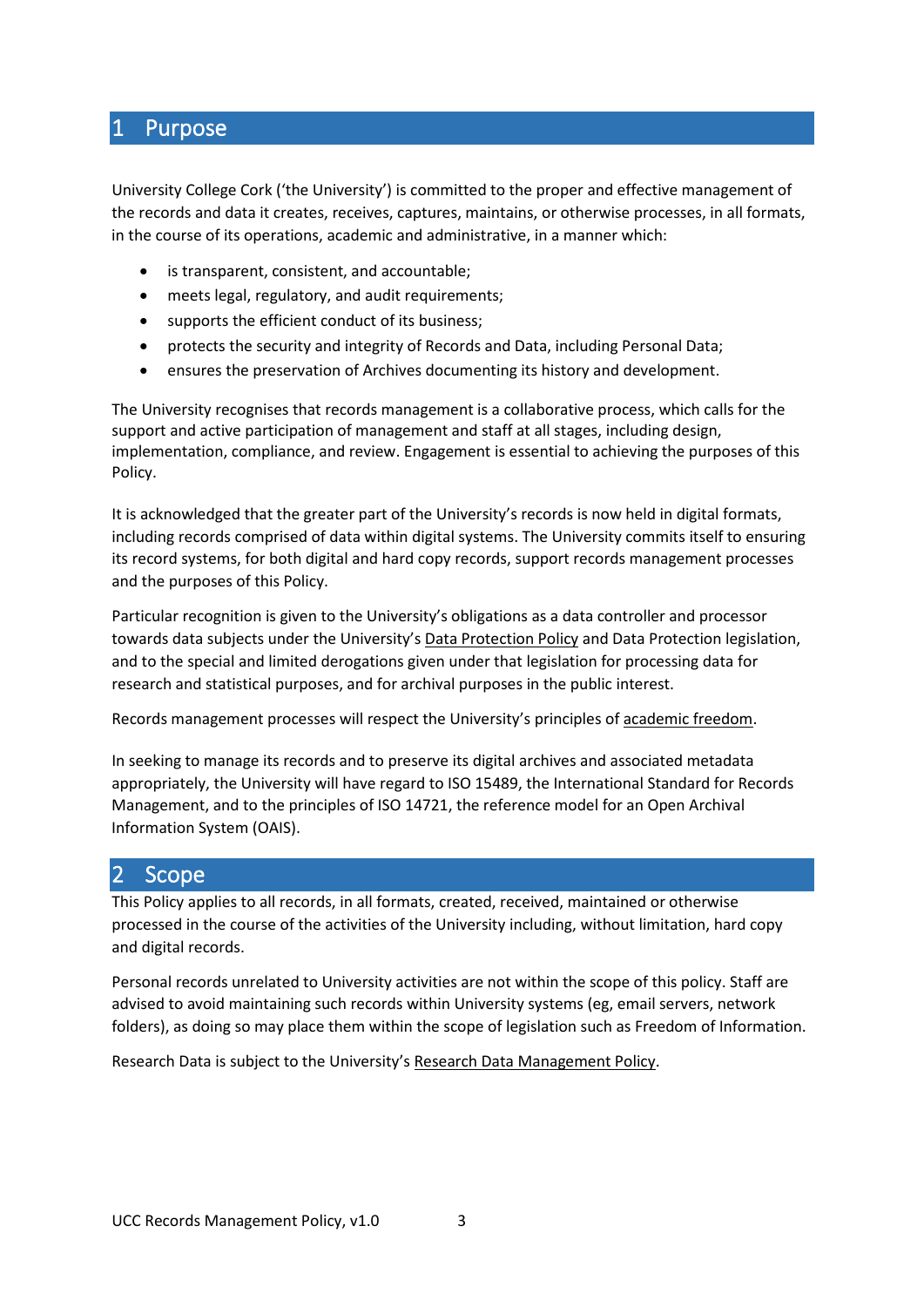# <span id="page-3-0"></span>3 Policy Requirements

### <span id="page-3-1"></span>3.1 All Processing Activities

All Users processing records or data created in the course of the University's activities must ensure that they do so in a manner that safeguards and protects the integrity, confidentiality and availability of the data at all times. They must comply with the relevant policies of the University (as may be amended from time to time) and with all applicable legal requirements, particularly in relation to data protection and copyright.

### <span id="page-3-2"></span>3.2 Records Retention Schedules

Records Retention Schedules (RRS) have been developed through collaboration with Staff in each Functional Area, have been agreed with management, have been approved by Data Owners, and must be applied to the management of records in each area.

### **Changes to RRS**

Changes to RRS, including for example the addition of new records series, changes to disposal periods or actions, may only be made by the University Archivist, who is responsible for maintaining the master set of RRS.

Staff, Students, and Other Users should bring questions and information about potential or required changes to RRS to the University Archivist's attention. Changes made must be approved by the relevant Data Owner. These processes are subject to a change control procedure.

### **Exceptions to disposal actions in RRS**

Where records liable for destruction or deletion are relevant to an ongoing or pending formal process, such as an appeal, an audit, an investigation, a formal information request, or legal proceedings, disposal action must be suspended until that formal process has terminated.

Intentionally destroying or altering a record relevant to such a process may be an offense in law.

Staff should notify their Head of Functional Area in writing of the suspension of disposal action, the reason for it, and, subsequently, its termination, in line with an exceptions procedure.

### <span id="page-3-3"></span>3.3 Day-to-Day Recordkeeping Processes

Records and data are to be named, saved, and stored in a manner consistent with the records series<sup>[1](#page-3-4)</sup> set out in the RRS applicable in one's area, so that it may be clear to which series a record belongs. For example, the filing tree structure on an area's main network drive may mirror the records series set out in the retention schedule.

Staff must follow all University Records Management procedures and be aware of related guidelines, and should, where relevant, inform Students and Other Users of their responsibilities under this Policy.

Functional Areas must also have in place local procedures and standard operating procedures, for systems and practices specific to their area. They must ensure that local procedures are consistent with this Policy and its underlying procedures, and with related University policies and procedures.

<span id="page-3-4"></span> $1$  A records series is a defined grouping of related records subject to the same retention/disposal actions, as set out in a records retention schedule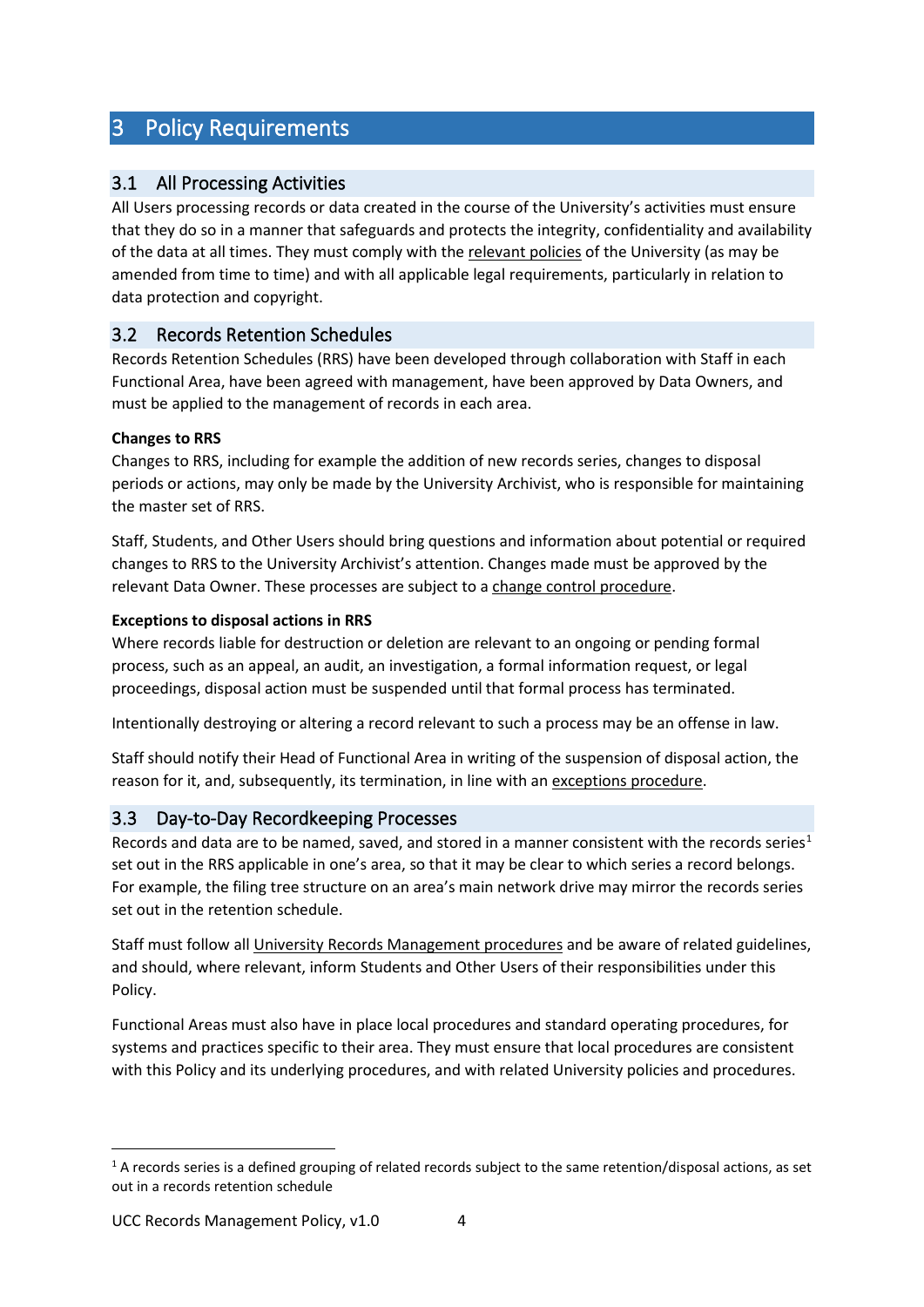### <span id="page-4-0"></span>3.4 Digital Records Systems: Archival Preservation, Records Management, and Data **Transfers**

The ongoing preservation requirements of records identified as being of archival or permanent value must be addressed at all stages of the records' life-cycle. Regular back-ups, system audits, and controlled migration and conversion of data and supporting metadata during upgrades and systems changes, are all essential steps.

Staff involved in the procurement, development, upgrading, or termination of enterprise and other systems used for digital records must consider the records management implications of these processes, and must ensure that the purposes of this Policy are met. It is recommended that IT Services be consulted at the planning stage. Other offices including the Procurement Office, the University Archives, and the Information Compliance Office may also be consulted where relevant.

Processes involving the transfer of personal and commercially sensitive data across networks and copying to other media must safeguard their confidentiality and integrity, eg, through encryption.

The removal off-site of personal or commercially sensitive data, or records containing such data, must be authorised by the Data Owner, and must similarly be carried out in a manner which safeguards against the risk of theft, loss, or data breach.

The Data Custodian (eg IT Services) can advise on data security and safeguarding measures.

### <span id="page-4-1"></span>3.5 Version Control and Minimisation of Duplication

Effective version control has been identified by the University as best practice, supporting data quality, reducing uncontrolled distribution, and allowing for deletion of earlier versions once superceded where permissible under the RRS (see Guideline on version control)

Minimisation of duplication is a key component of the University's records management processes. Master records and data sets are to be held by relevant areas as identified in the RRS. Other areas should not generally hold copies of such records and data. Where they need to do so, the records and data concerned should be held for a limited time and stated purpose, consistent with procedure and the relevant RRS.

### <span id="page-4-2"></span>3.6 Staff Leaving the University

Staff leaving the University, or changing positions within it, must leave all University records for the use of staff and successors within the relevant area.

## <span id="page-4-3"></span>4 Roles and Responsibilities

**University Management Team (UMT)** endorse this Policy and take institutional responsibility for ensuring implementation and compliance.

**All staff** are responsible and accountable for creating and keeping accurate and complete records of their business activities. This includes records and data created in the course of carrying out or contributing to research (see Research Records Management procedure).

Staff must ensure that the records and data for which they are responsible are securely managed in a manner which is compliant with this Policy, related University policies, and relevant procedures, including the Data Protection Policy, IT Security Policy, Data Classification Procedures, and External Hosting Policy.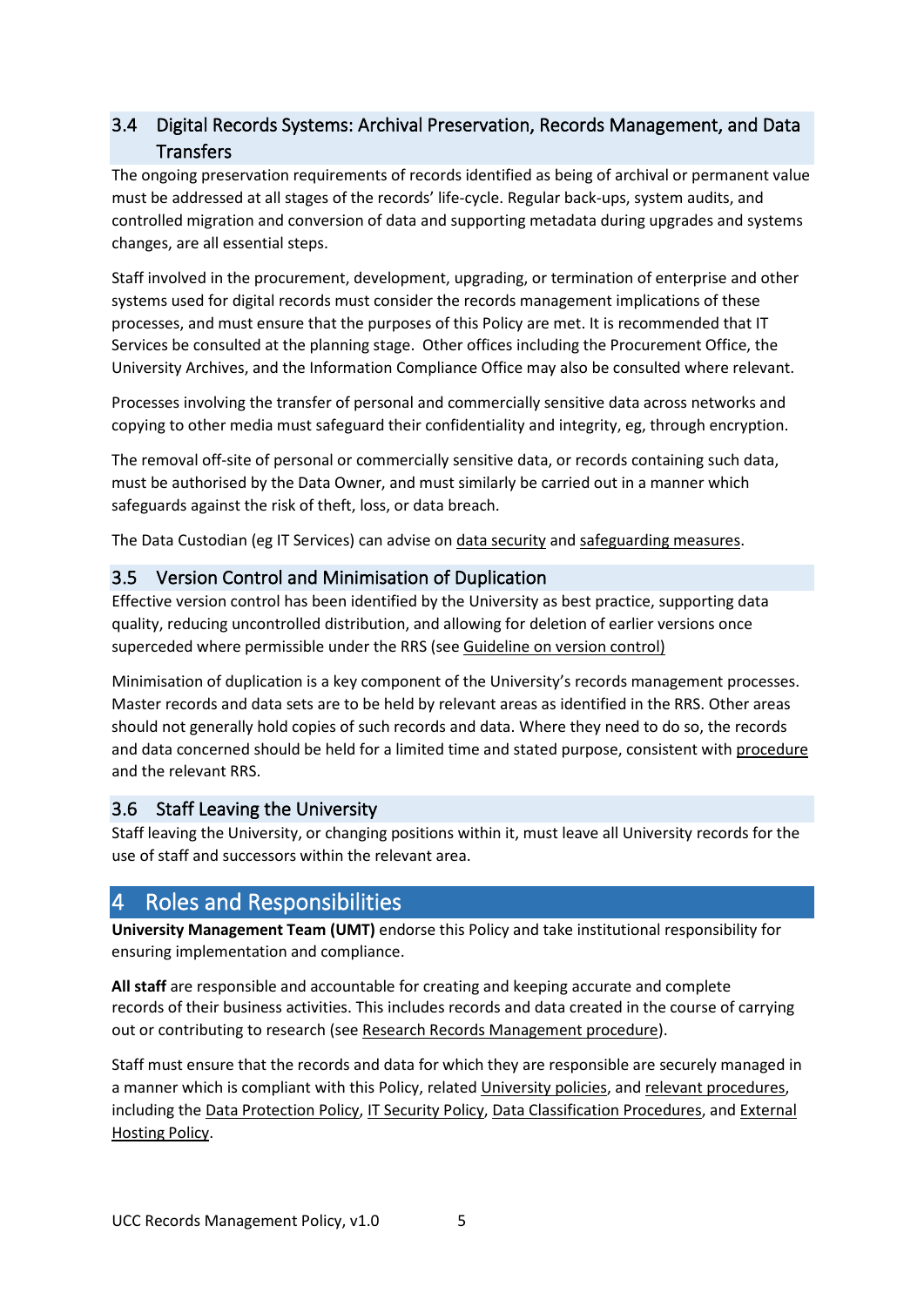The processing of personal data is subject to data protection legislation. The obligations of those processing such data in the course of University business are set out in the University's Data Protection Policy.

**Designated staff members** may be appointed by Data Owners to take day-to-day responsibility for records management processes (eg, security, transfer, disposal), to support other staff in performing such processes, to report to management, and to liaise with the University Archivist.

The identity of designated records management staff members should be recorded and known to all staff in the relevant unit. The general functions of designated records management staff are set out in a guideline.

**Data Owners** are generally the most senior person in a functional area, and are responsible for the records and data processed in or on behalf of their area. Examples of Data Owners include the Registrar (student records), the Bursar (financial records), and Director of HR (human resources records). The Data Owners for each records series are set out in Records Retention Schedules (RRS) (see also appendix below).

Data Owners have overall and operational responsibility for records management implementation and compliance within their functional area or area of work. This includes the following:

- authorising access to and processing of records and data and assigning responsibilities;
- ensuring adequate training and guidance is given and facilitated;
- managing risk and ensuring appropriate security and recovery arrangements are in place;
- approving actions as required under records management procedures and RRS;
- ensuring standard and local procedures, eg, for digital systems used in their area, are applied, and developed where necessary;
- ensuring processing activities carried out on their behalf (see below) comply with this Policy and other relevant University policies, all applicable legal requirements, and any applicable contract or agreement.

Where processing activities are carried out on behalf of the Data Owner by Data Custodians or Data Processors<sup>2</sup>, all parties must provide each other with any information necessary to fulfilling their responsibilities. The Data Owner retains overall responsibility for the records or data concerned.

Where a Data Controller engages a Data Processor to carry out processing on its behalf, there is a statutory requirement that a contract in writing between the parties be entered into, governing those processing activities.

**Data Custodians and Data Processors** who process records or data on behalf of a Data Owner have certain responsibilities, including the following:

- ensuring that they protect the integrity, confidentiality, and security of records and data entrusted to them;
- ensuring that access and processing is restricted to what is authorised by the Data Owner

Where **Students and Other Users** process and/or gain access to records and data created in the course of University activities, they are subject to the requirements of this Policy relating to All Processing Activities (above). Attention is directed to relevant guidelines.

<span id="page-5-0"></span><sup>2</sup> See 'Definitions' (below)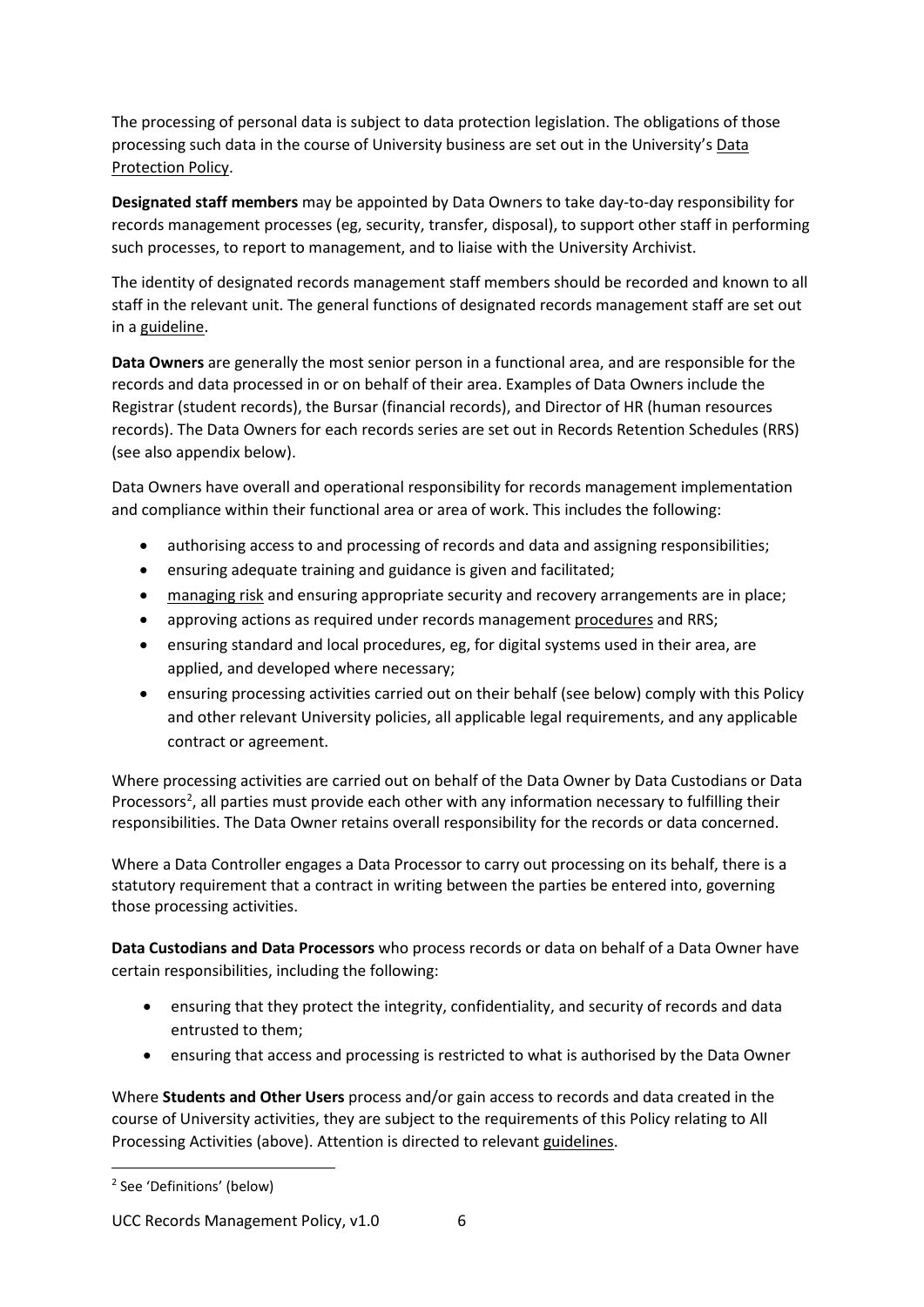**The University Archivist** is responsible for maintaining and reviewing this Policy and records retention schedules, and for promoting a culture of good records management practice.

## <span id="page-6-0"></span>5 Non-compliance with Policy

Failure to comply with this policy is a breach of University regulations and may be the subject of disciplinary action in accordance with the University's disciplinary procedures.

# <span id="page-6-1"></span>6 Supporting Documentation

The Policy should be read in conjunction with the following University policies, procedures and guidelines. Staff must ensure their compliance with these policies and procedures in addition to this policy.

[Data Protection Policy](https://www.ucc.ie/en/media/support/ocla/policies/DataProtectionPolicyv2.0-UMTOApproved.pdf) [Data Classification Procedure](https://www.ucc.ie/en/it-policies/policies/) **[IT Security Policy](https://www.ucc.ie/en/it-policies/policies/security/)** Acceptable Usage Policy [Externally Hosted Personal Data Policy](https://www.ucc.ie/en/it-policies/policies/au-pol/) Records Management Procedures Records Management Guidelines Data Protection Procedures and Guidelines

This Policy is subject to the University's Principal Statute and to the University's Policy Framework.

[Records management procedures and guidelines are presently being updated. Hyperlinks to these and other supporting documentation will be added in due course.]

## <span id="page-6-2"></span>7 Further Information

Queries regarding this Policy or Records Management at the University should be directed to the University Archivist[: archives@ucc.ie.](mailto:archives@ucc.ie); Tel. +353 (0)21 4902753; University Archivist, UCC, 6 Elderwood, College Road, Cork, T12 VH39.

### <span id="page-6-3"></span>8 Disclaimer

The University reserves the right to amend or revoke this policy at any time without notice and in any manner in which the University sees fit at the absolute discretion of the University or the President of the University.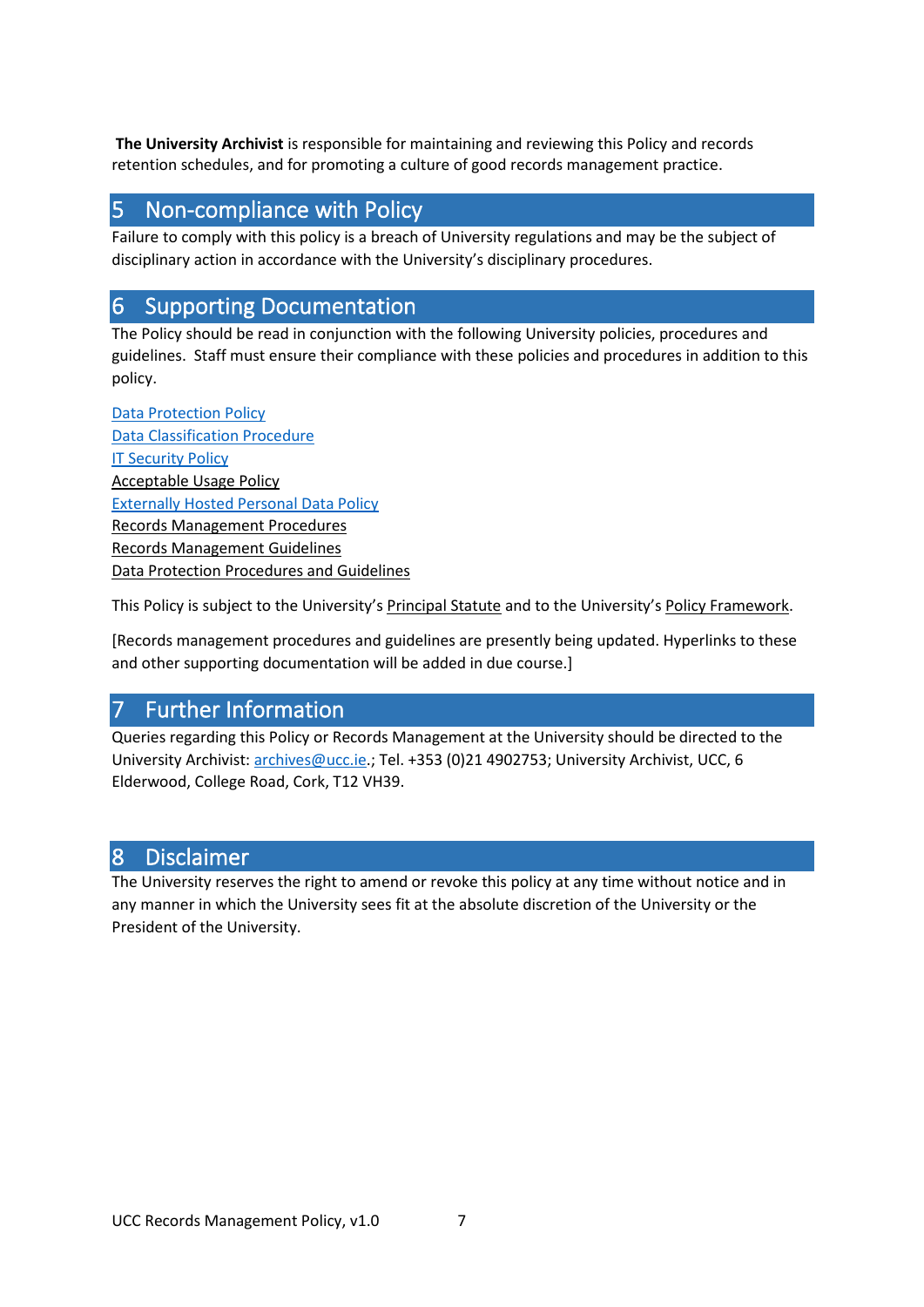# <span id="page-7-0"></span>9 Definitions

In the context of this Policy, capitalised terms used throughout shall have the following meanings:

#### **University:**

"The University" means University College Cork – National University of Ireland, Cork

#### **Policy**

"Policy" means this Records Management Policy

#### **Functional Area**

"Functional Area" means area of University operations ordinarily headed by a member of the University Management Team, specifically the Vice-Presidents, Heads of Colleges, the Bursar, the Corporate Secretary, and senior Directors, as set out in the University's organisational structure.

#### **Heads of Functional Areas**

"Heads of Functional Areas" are ordinarily members of the University Management Team (UMT) and are the most senior person in their functional areas, as set out in the University's organisational structure.

#### **Data Owner**

"Data Owner" ordinarily means the most senior person in the functional area within which the data is created or stored unless this role has been explicitly and formally delegated to someone else by the most senior person in the aforementioned areas. The Data Owner for each records series is set out in records retention schedules.

#### **Data Custodian**

"Data Custodian" means an internal University service (eg, IT Services), team, or individual to which records or data are entrusted on behalf of the Data Controller (the University) or a Data Owner for the purposes of storage and/or processing.

#### **Data Processor**

"Data Processor" means a person who processes personal data on behalf of a data controller but does not include an employee of a data controller who processes such data in the course of his or her employment. This includes, eg, service providers storing or hosting records or data.

Data Processors, as external third parties processing University records and data, are subject to the University's Data Protection Policy and Data Hosting Policies, and to data protection legislation.

#### **Staff**

"Staff" means all full-time and part-time employees of the University, staff funded externally but under contract to the University, including seconded staff, and researchers under contract to the University.

#### **Students**

"Students" means all full-time and part-time registered students of the University.

#### **Other Users**

"Other Users" covers third parties (all the University's subsidiary companies, contractors, service providers, visitors and/or any other parties) who process records created in the course of the University's activities, parties to whom such data is disclosed (recipients), and all persons who are granted access to the University's IT Resources.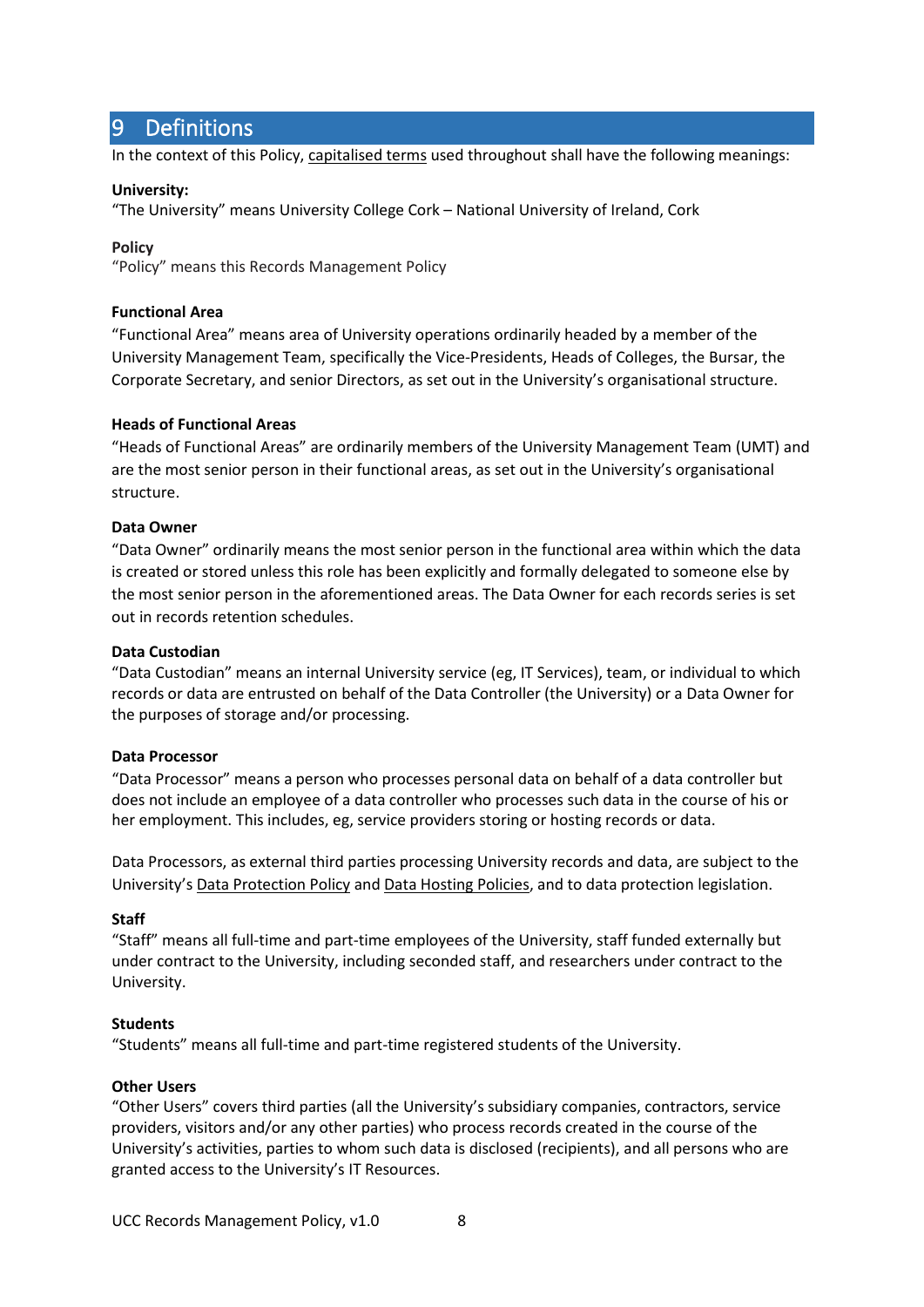#### **All Users**

"All Users" covers Staff, Students, and Other Users, as defined above.

#### **Records Retention Schedule ("RRS")**

Control document that defines the length of retention and the disposition actions that are authorised for specified records, grouped into records series. The University's retention schedules include a business classification scheme, linking records to the context of their creation, and other supporting information, including the Data Owner and access classification for each records series.

# <span id="page-8-0"></span>10 Appendix: Data Owners Table

The Data Owner for each records series is set out in records retention schedules. The present table outlines in general terms the Data Owner for the main categories of records and data held.

| <b>Functional Area</b>                        | <b>Data Owner</b>                                |  |
|-----------------------------------------------|--------------------------------------------------|--|
| Academic and Student Administration           | Deputy President and Registrar                   |  |
| Academic Governance                           | DP-Registrar / Heads of Colleges, Schools, Depts |  |
| Buildings, Estates, and Facilities Management | Director of Buildings and Estates                |  |
| Corporate and Legal Administration            | <b>Corporate Secretary</b>                       |  |
| Development and Alumni Relations              | President                                        |  |
| <b>External Relations and Communications</b>  | Vice President for External Relations            |  |
| Finance                                       | Bursar/Chief Finance Officer                     |  |
| <b>Human Resources</b>                        | Director of Human Resources                      |  |
| <b>Information Services</b>                   | Librarian and Director of Information Services   |  |
| <b>Research Support Services</b>              | Vice President for Research and Innovation       |  |
| Teaching and Learning Support Services        | Vice President for Learning and Teaching         |  |
| <b>University Governance</b>                  | <b>Corporate Secretary</b>                       |  |